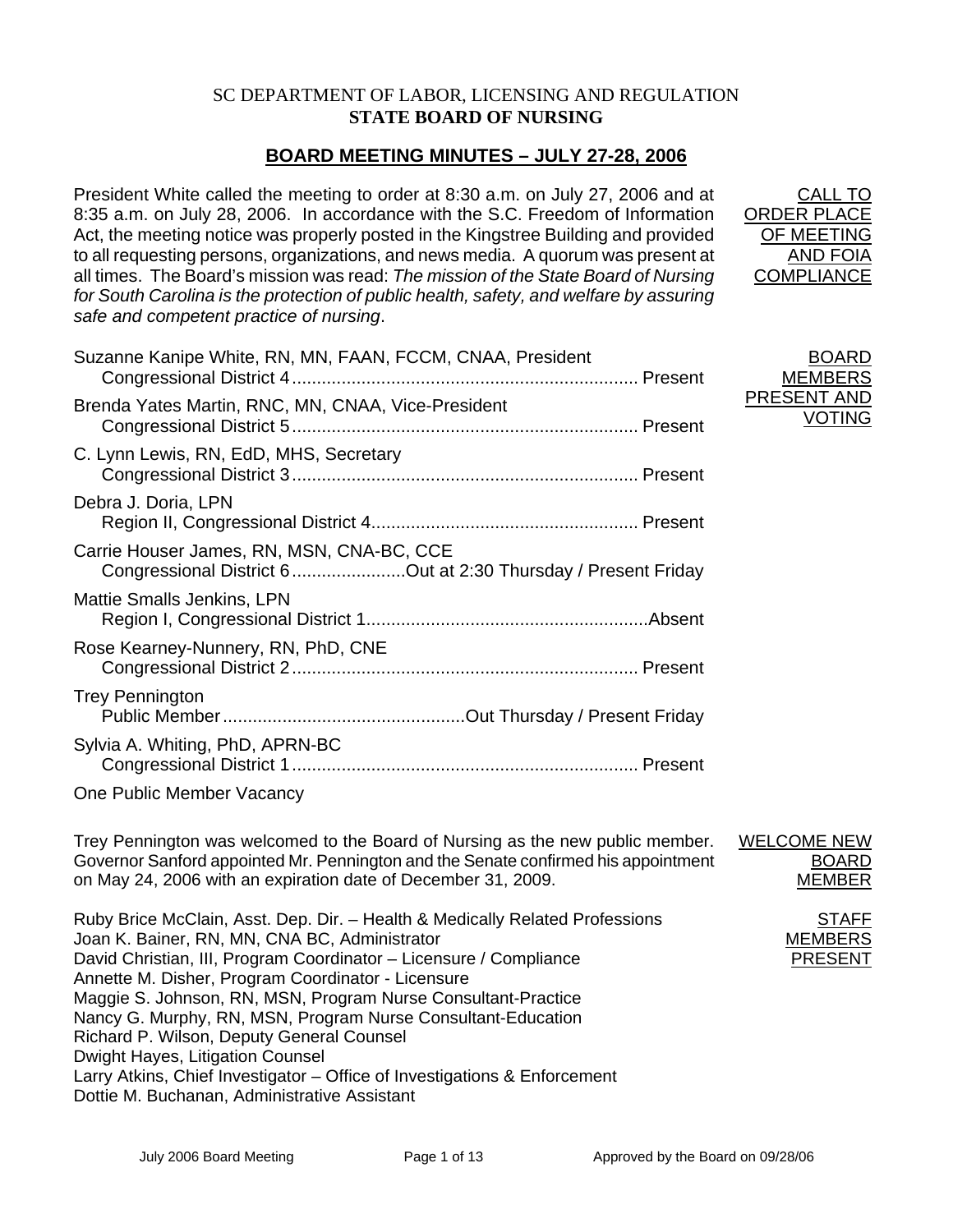| The agenda for the July 27, 2006 Board of Nursing meeting was presented to the Board<br>for review and approval.                                                                                                                                                                                                                                                                                                                                                                                                                                                                                                       | APPROVAL OF<br><u>AGENDA</u>               |
|------------------------------------------------------------------------------------------------------------------------------------------------------------------------------------------------------------------------------------------------------------------------------------------------------------------------------------------------------------------------------------------------------------------------------------------------------------------------------------------------------------------------------------------------------------------------------------------------------------------------|--------------------------------------------|
| A motion was made to approve the July 27, 2006 Board of Nursing meeting agenda as<br>presented. The motion received a second. The motion carried unanimously.                                                                                                                                                                                                                                                                                                                                                                                                                                                          | <b>MOTION</b>                              |
| The following items were adopted on the consent agenda:                                                                                                                                                                                                                                                                                                                                                                                                                                                                                                                                                                | <b>APPROVAL OF</b><br><b>CONSENT</b>       |
| • Revised ACON Members List<br>• ACON Minutes<br>• Updated Board Member List<br>• Board Member Web site Information<br>• Emergency Sys. Advance Reg. of Volunteer Health Professionals Program<br>• Bob Jones University Annual Summary - Preceptor Experiences<br>• Miller-Motte Tech. College- Letter of Intent - ADN Program with PN Exit Opt.<br>• Advanced Practice Committee Meeting Minutes<br>• Nursing Practice and Standards Committee Minutes<br>• Compliance Statistics<br>• Information: Licensure Statistics - Annette Disher<br>• Report-Applications Approved by Program Coordinator and Administrator | <b>AGENDA</b>                              |
| A motion was made to adopt the Consent Agenda with the removal of Legal Aspects<br>Evaluation Summary. The motion received a second. The motion carried unanimously.                                                                                                                                                                                                                                                                                                                                                                                                                                                   | <b>MOTION</b>                              |
| The May 18, 2006 Strategic Planning Meeting and May 19, 2006 Board Meeting<br>minutes were presented to the Board for their review and approval.                                                                                                                                                                                                                                                                                                                                                                                                                                                                       | APPROVAL OF<br><b>MINUTES</b>              |
| A motion was made to approve the May 18, 2006 Strategic Planning Meeting and May<br>19, 2006 Board Meeting minutes with one correction. The motion received a second.<br>The motion carried unanimously.                                                                                                                                                                                                                                                                                                                                                                                                               | <b>MOTION</b>                              |
| The Board reviewed the minutes and recommendations from the June 27, 2006<br>Investigative Review Committee (IRC) meeting.                                                                                                                                                                                                                                                                                                                                                                                                                                                                                             | <b>IRC MINUTES</b><br><b>JUNE 27, 2006</b> |
| A motion was made to approve the Complaint Dismissals in the June 27, 2006<br>Investigative Review Committee meeting minutes. The motion received a second. The<br>motion carried unanimously.                                                                                                                                                                                                                                                                                                                                                                                                                         | <b>MOTION</b>                              |
| A motion was made to approve the Formal Complaints in the June 27, 2006<br>Investigative Review Committee meeting minutes. The motion received a second. The<br>motion carried unanimously.                                                                                                                                                                                                                                                                                                                                                                                                                            | <b>MOTION</b>                              |
| A motion was made to approve the Letters of Concern in the June 27, 2006<br>Investigative Review Committee meeting minutes. The motion received a second. The<br>motion carried unanimously.                                                                                                                                                                                                                                                                                                                                                                                                                           | <b>MOTION</b>                              |
| The Board was provided with the June 8, 2006 Disciplinary Review Committee (DRC)<br>Minutes for their review and approval.                                                                                                                                                                                                                                                                                                                                                                                                                                                                                             | DRC MINUTES<br><u>JUNE 8, 2006</u>         |
| A motion was made to approve the June 8, 2006 Disciplinary Review Committee<br>minutes with one correction. The motion received a second. The motion carried<br>unanimously.                                                                                                                                                                                                                                                                                                                                                                                                                                           | <b>MOTION</b>                              |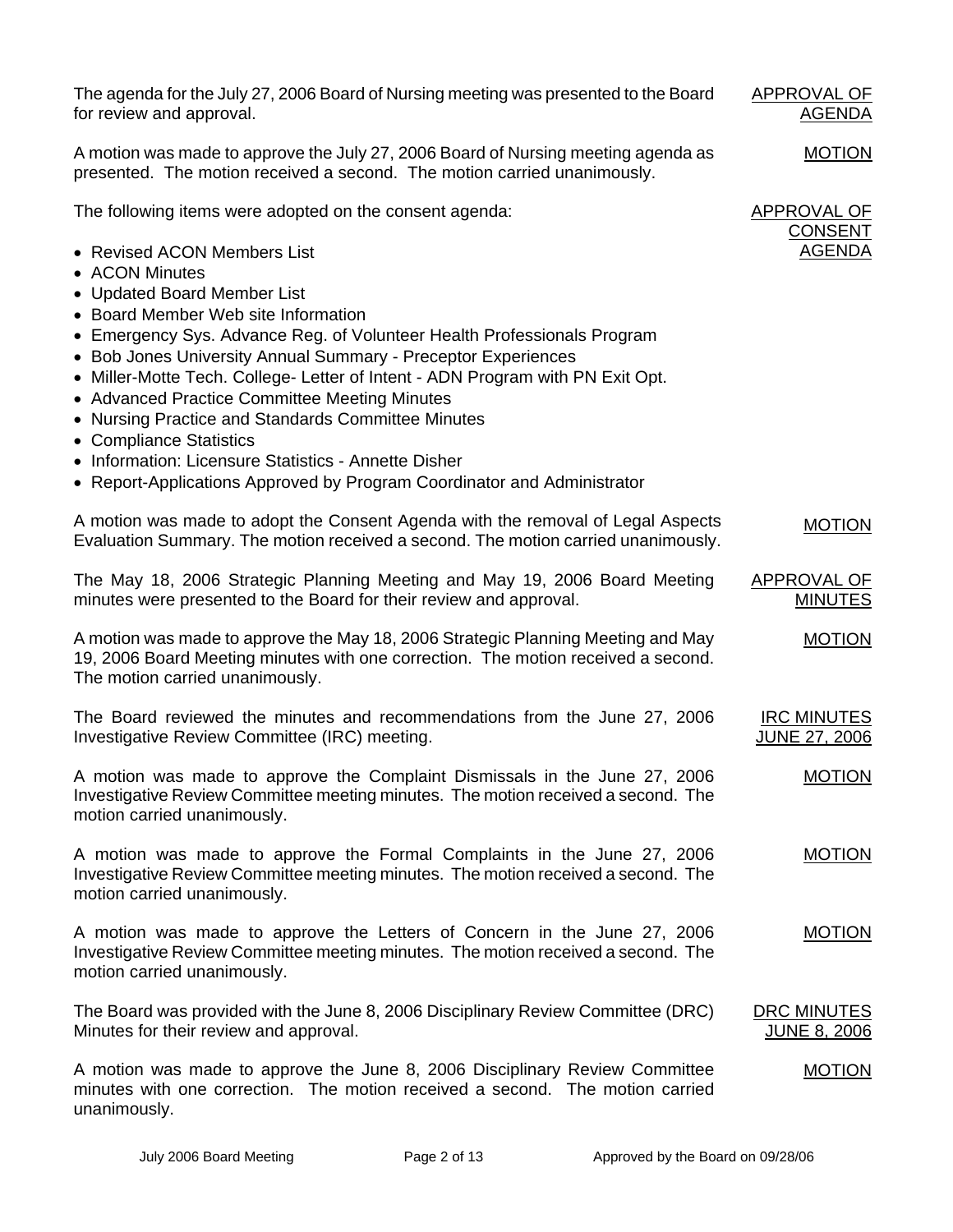| Memoranda of agreement regarding violation of previous orders as well as<br>recommendations from the hearing panel were presented to the Board.                                                                                                                                                                                                                                                                                                                                                                           | <b>FINAL ORDER</b><br><b>HEARINGS</b> |
|---------------------------------------------------------------------------------------------------------------------------------------------------------------------------------------------------------------------------------------------------------------------------------------------------------------------------------------------------------------------------------------------------------------------------------------------------------------------------------------------------------------------------|---------------------------------------|
| Victor G. Basily, RN was properly notified and appeared before the Board without legal<br>counsel to respond to questions from the Board. Mr. Basily signed a memorandum of<br>agreement admitting to violation of a previous order and waiving a formal hearing.                                                                                                                                                                                                                                                         |                                       |
| A motion was made to go into executive session for the purpose of receiving legal<br>counsel. The motion received a second. The motion carried unanimously.                                                                                                                                                                                                                                                                                                                                                               | <b>MOTION</b>                         |
| A motion was made to return to disciplinary session. The motion received a second.<br>The motion carried unanimously.                                                                                                                                                                                                                                                                                                                                                                                                     | <b>MOTION</b>                         |
| A motion was made for Victor G. Basily's registered nurse license to remain suspended<br>from the initial suspension for one year until March 2007, that he appear before the<br>Board in March 2007 and complete a Legal Aspects of Nursing Workshop. The motion<br>received a second. The motion carried unanimously.                                                                                                                                                                                                   | <b>MOTION</b>                         |
| Gwendolyn R. L. Faulling, RN was properly notified and appeared before the Board<br>without legal counsel to respond to questions from the Board. Ms. Faulling signed a<br>memorandum of agreement admitting to violation of a previous order and waiving a<br>formal hearing.                                                                                                                                                                                                                                            |                                       |
| A motion was made to go into executive session for the purpose of receiving legal<br>counsel. The motion received a second. The motion carried unanimously.                                                                                                                                                                                                                                                                                                                                                               | <b>MOTION</b>                         |
| A motion was made to return to disciplinary session. The motion received a second.<br>The motion carried unanimously.                                                                                                                                                                                                                                                                                                                                                                                                     | <b>MOTION</b>                         |
| A motion was made for Gwendolyn R. L. Faulling's registered nurse license remain<br>suspended from the initial suspension until March 2007, that she appear before the<br>Board in March 2007 and complete a Legal Aspects of Nursing Workshop, if<br>documentation is received that this workshop has been completed within the past six<br>months this requirement will be considered completed. The motion received a second.<br>The motion carried unanimously.                                                       | <b>MOTION</b>                         |
| William E. Jordan, RN was properly notified and appeared before the Board without<br>legal counsel to respond to questions from the Board. Mr. Jordan signed a<br>memorandum of agreement admitting to violation of a previous order and waiving a<br>formal hearing.                                                                                                                                                                                                                                                     |                                       |
| A motion was made for William E. Jordan's registered nurse license remain suspended<br>from the initial suspension for one year until March 2007, participate fully in the<br>Recovering Professionals Program (RPP), that he appear before the Board in March<br>2007 and complete a Legal Aspects of Nursing Workshop, if documentation is received<br>that this workshop has been completed in the past six months this will be considered<br>completed. The motion received a second. The motion carried unanimously. | <b>MOTION</b>                         |
| Respondent Debra M. McCraw, RN was properly notified and appeared before the<br>Board without counsel to respond to questions from the Board. Ms. McCraw signed a                                                                                                                                                                                                                                                                                                                                                         |                                       |

memorandum of agreement admitting to violation of a previous order and waived formal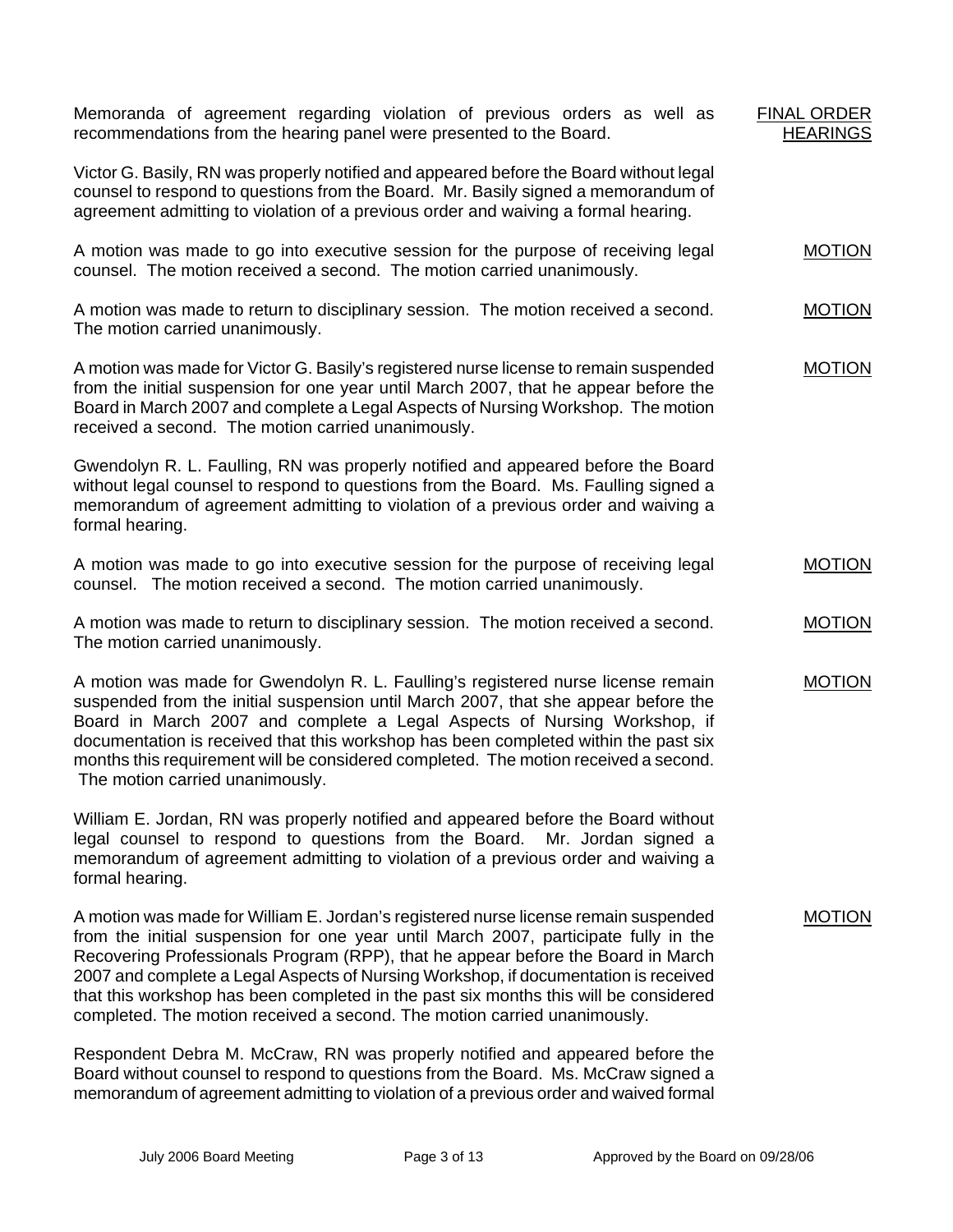hearing. Ms. White recused herself due to Ms. McCraw's former employment with Greenville Memorial Hospital. Ms. Martin presided.

| A motion was made to go into executive session for the purpose of receiving legal<br>counsel. The motion received a second. The motion carried unanimously.                                                                                                                                                                                                                                                                                                                                                                                                | <b>MOTION</b> |
|------------------------------------------------------------------------------------------------------------------------------------------------------------------------------------------------------------------------------------------------------------------------------------------------------------------------------------------------------------------------------------------------------------------------------------------------------------------------------------------------------------------------------------------------------------|---------------|
| A motion was made to return to disciplinary session. The motion received a second.<br>The motion carried unanimously.                                                                                                                                                                                                                                                                                                                                                                                                                                      | <b>MOTION</b> |
| A motion was made to suspend Debra M. McCraw's registered nurse license for one<br>year with a stay, full participation in the Recovering Professionals Program (RPP) in line<br>with the five year probation, narcotic restriction, and completion of a Legal Aspects of<br>Nursing Workshop. The motion received a second. The motion carried unanimously.                                                                                                                                                                                               | <b>MOTION</b> |
| Respondent Brandie R. Stephens, RN was properly notified and appeared before the<br>Board without counsel to respond to questions from the Board. Ms. Stephens signed a<br>memorandum of agreement admitting to violation of a previous order and waiving a<br>formal hearing.                                                                                                                                                                                                                                                                             |               |
| A motion was made to go into executive session for the purpose of receiving legal<br>counsel. The motion received a second. The motion carried unanimously.                                                                                                                                                                                                                                                                                                                                                                                                | <b>MOTION</b> |
| A motion was made to return to disciplinary session. The motion received a second.<br>The motion carried unanimously.                                                                                                                                                                                                                                                                                                                                                                                                                                      | <b>MOTION</b> |
| A motion was made that Brandie R. Stephens' registered nurse license be suspended<br>for one year, suspension is immediately stayed and the license is placed in<br>probationary status for five years with terms and conditions that include narcotics<br>restrictions for two years, RPP participation with work place restrictions, completion of a<br>legal aspects workshop within 90 days of the date of the final order, employer quarterly<br>reports for a minimum of two years. The motion received a second. The motion carried<br>unanimously. | <b>MOTION</b> |
| Laura Jane Tracy, RN was properly notified and appeared before the Board without<br>counsel to respond to questions from the Board. Ms. Tracy signed a memorandum of<br>agreement admitting to violation of a previous order and waiving a formal hearing.                                                                                                                                                                                                                                                                                                 |               |
| A motion was made to go into executive session for the purpose of receiving legal<br>counsel. The motion received a second. The motion carried unanimously.                                                                                                                                                                                                                                                                                                                                                                                                | <b>MOTION</b> |
| A motion was made to return to disciplinary session. The motion received a second.<br>The motion carried unanimously.                                                                                                                                                                                                                                                                                                                                                                                                                                      | <b>MOTION</b> |
| A motion was made that Laura Jane Tracy's registered nurse license be actively<br>suspended for one year from the date of the temporary suspension and appear before<br>the Board in March 2007 for further consideration. The motion failed.                                                                                                                                                                                                                                                                                                              | <b>MOTION</b> |
| A motion was made to go into executive session for the purpose of receiving legal<br>counsel. The motion received a second. The motion carried unanimously.                                                                                                                                                                                                                                                                                                                                                                                                | <b>MOTION</b> |
| A motion was made to return to disciplinary session. The motion received a second.<br>The motion carried unanimously.                                                                                                                                                                                                                                                                                                                                                                                                                                      | <b>MOTION</b> |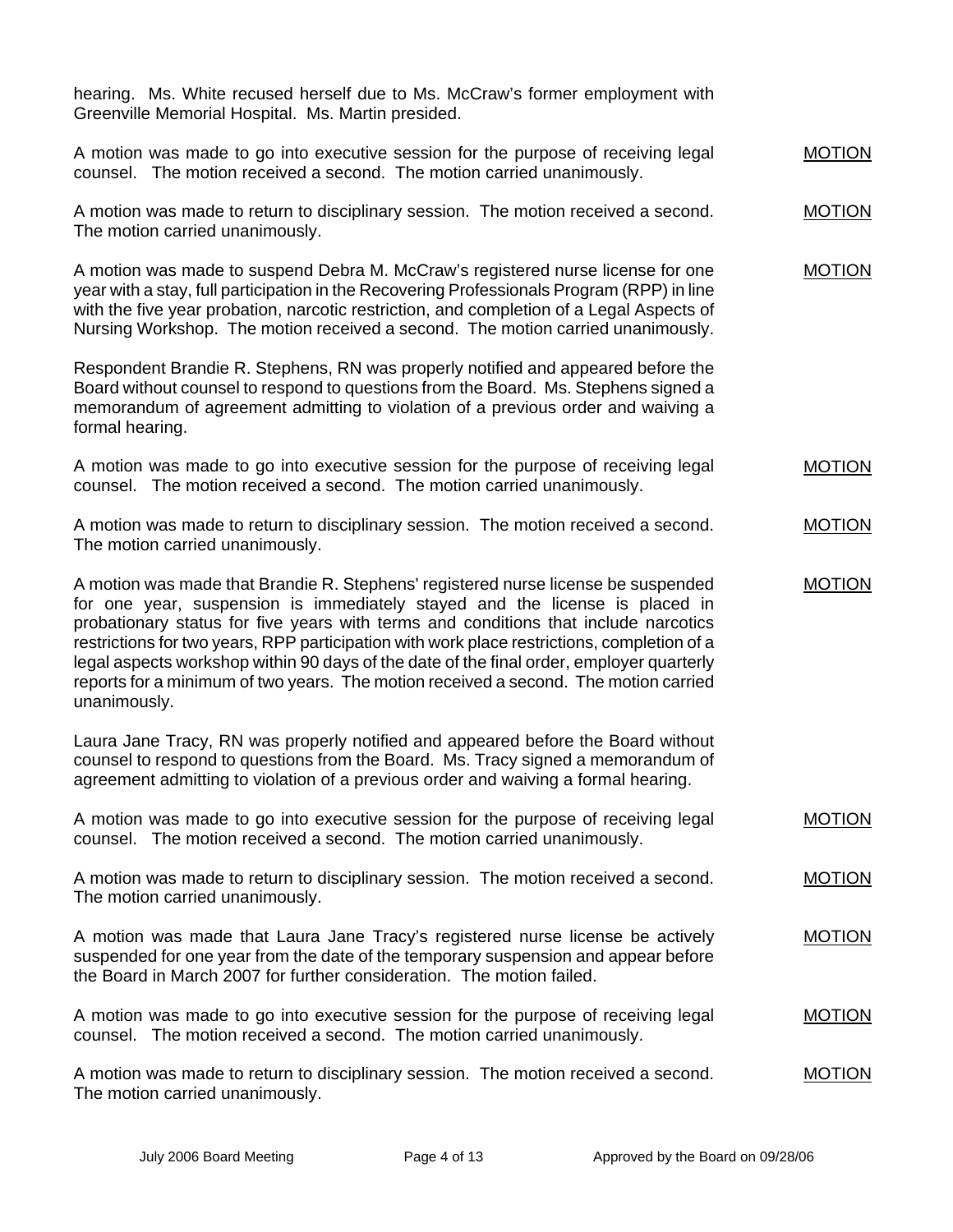| A motion was made to suspend Laura Jane Tracy's registered nurse license for one<br>year with a stay, full participation in the Recovering Professionals Program (RPP) in line<br>with five year probation, narcotic restriction, and completion of a Legal Aspects of<br>Nursing Workshop. The motion received a second. The motion carried unanimously.                                                                                                                                                                    | <b>MOTION</b>                       |
|------------------------------------------------------------------------------------------------------------------------------------------------------------------------------------------------------------------------------------------------------------------------------------------------------------------------------------------------------------------------------------------------------------------------------------------------------------------------------------------------------------------------------|-------------------------------------|
| Although properly notified and with proper service upon the Board President, Janet R.<br>Robinson, RN, did not appear before the Board and was not represented by legal<br>counsel. In their Findings of Fact and Conclusions of Law, the Hearing Panel found<br>that Ms. Robinson, RN was in violation of Sections 40-33-110(A)(3), (A)(5), and<br>(A)(20)(1976) of the South Carolina Code of Laws as amended. The Hearing Panel<br>recommended that Ms. Robinson's registered license be revoked.                         |                                     |
| A motion was made to accept the Hearing Panel's Findings of Fact and Conclusions of<br>Law and recommendation that Janet R. Robinson's registered nursing license be<br>revoked. The motion received a second. The motion carried unanimously.                                                                                                                                                                                                                                                                               | <b>MOTION</b>                       |
| Michelle Renee Brown, LPN, was properly notified and appeared before the Board to<br>respond to questions. In their Findings of Fact and Conclusions of Law, the Hearing<br>Panel found that Ms. Brown was in violation of Sections 40-33-110(A)(4), and<br>(A)(19)(1976) of the South Carolina Code of Laws as amended. The Hearing Panel<br>recommended that Ms. Brown's license be indefinitely suspended and that Respondent<br>be required to appear before the Board prior to reinstatement of her license.            |                                     |
| A motion was made to reinstate Michelle Renee Brown's licensed practical nursing<br>license with probation for one year with quarterly employer reports, and single state<br>privileges only. The motion received a second. The motion failed with two abstentions<br>and one nay vote.                                                                                                                                                                                                                                      | <b>MOTION</b>                       |
| A motion was made to go into executive session for the purpose of receiving legal<br>counsel. The motion received a second. The motion carried unanimously.                                                                                                                                                                                                                                                                                                                                                                  | <b>MOTION</b>                       |
| A motion was made to return to disciplinary session. The motion received a second.<br>The motion carried unanimously.                                                                                                                                                                                                                                                                                                                                                                                                        | <b>MOTION</b>                       |
| A motion was made to reinstate Michelle Renee Brown's practical nurse license with<br>single state privileges only; probation for one year with Board approved work setting,<br>quarterly employer reports, on site/on shift registered nurse supervision, and complete<br>a Legal Aspects Workshop within six months and that if documentation is received that<br>this workshop has already been completed this requirement will be considered<br>completed. The motion received a second. The motion carried unanimously. | <b>MOTION</b>                       |
| The motion was made to reinstate the license after the order has been signed. The<br>motion received a second. The motion carried unanimously.                                                                                                                                                                                                                                                                                                                                                                               | <b>MOTION</b>                       |
| The Board reviewed a case of a licensee not in compliance with a Final Order.                                                                                                                                                                                                                                                                                                                                                                                                                                                | NON-                                |
| Dawn P Lantz, APRN appeared before the Board to respond to questions regarding<br>compliance with the submission of quarterly employer reports in the Board's Final<br>Order.                                                                                                                                                                                                                                                                                                                                                | <b>COMPLIANCE</b><br><b>HEARING</b> |
| A motion was made to clarify the final order to require quarterly reports from the                                                                                                                                                                                                                                                                                                                                                                                                                                           | <b>MOTION</b>                       |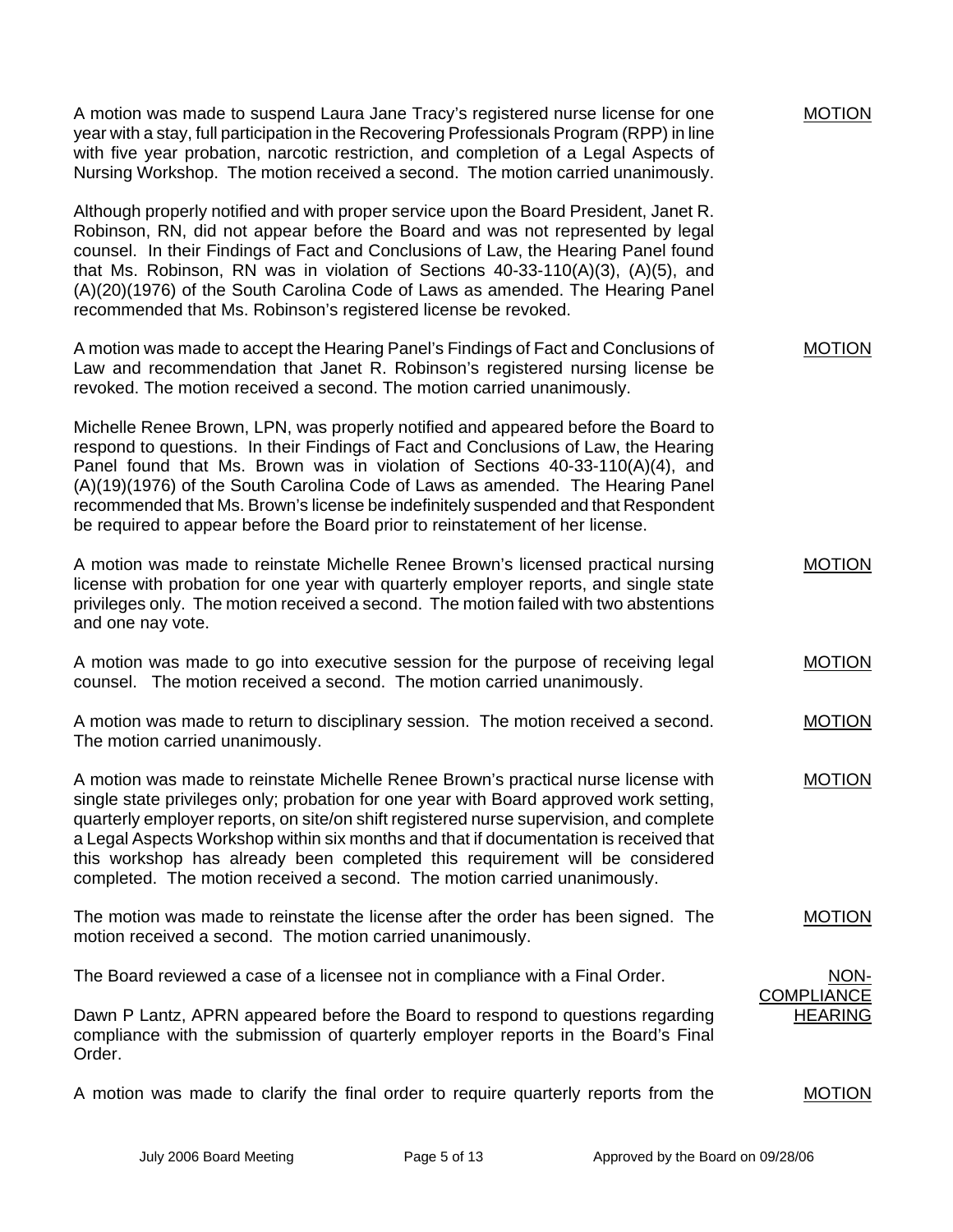registered nurse supervisor, who is on site /on shift at all times as required by the Board, to be submitted every three months for the next year from wherever employed at that time. The motion received a second. The motion carried unanimously.

Mr. Christian explained that he receives batches of quarterly employer reports from the Recovering Professionals Program (RPP). There are problems with some advanced practice registered nurses (APRN) having a registered nurse available to provide onsite/ on-shift supervision. He further stated that he and Ms. Bainer are meeting with the RPP twice a month. The Board asked that Ms. Bainer, Board Administrator, approve work settings and supervisors in collaboration with Mr. Christian.

Endorsement applicants for licensure as registered and licensed practical nurses as well as National Council Licensure Examination candidates for registered and licensed practical nurses appeared before the Board regarding affirmative answers to questions regarding reported criminal and/or disciplinary records. **LICENSURE APPEARANCE** 

Betty L. Thomas-Haymore, a registered nurse endorsement applicant from Arizona, appeared before the Board, without counsel, to respond to questions regarding affirmative answers to questions on her application regarding reported criminal and/or disciplinary records.

|  | A motion was made to go into executive session for the purpose of receiving legal | <b>MOTION</b> |
|--|-----------------------------------------------------------------------------------|---------------|
|  | counsel. The motion received a second. The motion carried unanimously.            |               |

A motion was made to return to disciplinary session. The motion received a second. The motion carried unanimously.

A motion was made for Betty L. Thomas-Haymore to obtain a full psychological evaluation; if evaluation is positive for licensure, license will be issued with two year probation, Board approved work setting, quarterly employer reports, on-site / on-shift registered nurse supervision, and single state privileges only. The motion received a second. The motion carried unanimously.

Julie L. Holben, a licensed practical nurse endorsement applicant from Ohio appeared before the Board without counsel to respond to questions regarding affirmative answers to questions on her application regarding reported criminal and/or disciplinary records.

A motion was made to license Julie L. Holben by endorsement as a licensed practical nurse in South Carolina. The motion received a second. The motion carried unanimously. MOTION

Eric L. Sanders, a NCLEX Candidate for licensed practical nurse, appeared before the Board without counsel to respond to questions regarding affirmative answers to questions on his application regarding reported criminal and/or disciplinary records.

A motion was made to allow Eric L. Sanders to take the National Council Licensure Examination and upon successful completion be licensed as a licensed practical nurse in South Carolina. The motion received a second. The motion carried unanimously. MOTION

Frank S. Wooten, Jr., a NCLEX Candidate for licensed practical nurse, appeared before the Board without counsel to respond to questions regarding affirmative answers to questions on his application regarding reported criminal and/or disciplinary records.

MOTION

MOTION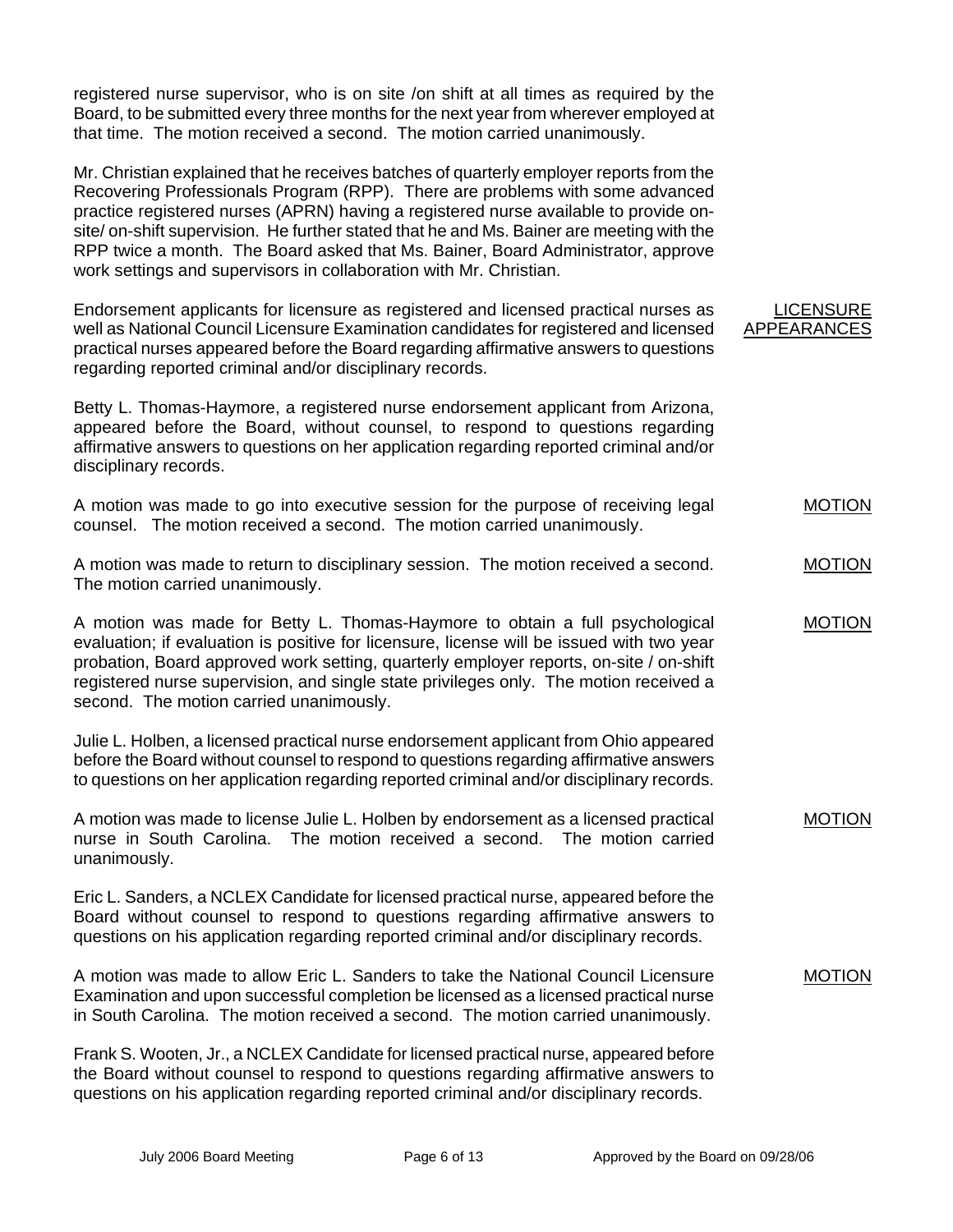A motion was made to allow Frank S. Wooten, Jr. to take the National Council Licensure Examination and upon successful completion be licensed as a licensed practical nurse in South Carolina. The motion received a second. The motion carried unanimously.

James T. Myers, a NCLEX Candidate for registered nurse, appeared before the Board without counsel to respond to questions regarding affirmative answers to questions on his application regarding reported criminal and/or disciplinary records.

A motion was made to allow James T. Myers to take the National Council Licensure Examination and upon successful completion be licensed as a registered nurse in South Carolina. The motion received a second. The motion carried unanimously.

Susan E. McLester, a registered nurse endorsement applicant from Georgia, appeared before the Board without counsel to respond to questions regarding affirmative answers to questions on her application regarding reported criminal and/or disciplinary records.

A motion was made to issue Susan E. McLester a license by endorsement with single state privileges only until the next renewal period. The motion received a second. The motion carried unanimously.

Ms. Bainer reported that staff had recently discovered that licensed practical nurses (LPN) have been allowed to supervise other LPNs in refresher courses. Ms. Bainer and Ms. Murphy are addressing this issue with the Board approved refresher course providers. Concern was expressed that administrative personnel rather than a registered nurse are approving refresher course clinical settings. The Board was in full agreement that a registered nurse still will supervise the registered nurses and licensed practical nurses in refresher courses.

Newberry College President Mitchell M. Zais, PhD appeared to discuss their letter of intent to begin a baccalaureate nursing program. Jeff Stout, Newberry College Provost and Cindy Roman of Lexington Medical Center also appeared. In addition to the support from Lexington Medical Center, they have also received a grant and have applied for other grants. Students will begin pre-nursing courses in 2007 and will compete for places in the nursing program the end of their sophomore year to begin the nursing program in their junior year. In future advertisements, Newberry College will state they are establishing a nursing program with an expected opening date of Fall 2009.

Jody Madden, RN, MSN, Interim Chair of the Nursing Department at Aiken Technical College appeared before the Board to discuss their request to increase the associate degree nursing enrollment from 32 to 40. The school was approved to enroll 32 students in Fall 2006 or Winter 2007. In spring 2006, the school admitted 32 associate degree students and eight licensed practical nurses (LPN) to registered nurse (RN). The nursing program currently has seven masters prepared faculty members and an additional faculty member will move from adjunct clinical to full time faculty in July 2006. Another faculty member will begin in August 2006. Aiken Technical College appeared before the Advisory Committee on Nursing (ACON) Aiken Technical College in June 20, 2006. ACON recommended approval of the request for enrollment increase from 32 to 40 students in 2007.

**NEWBERRY** COLLEGE LETTER OF INTENT

MOTION

MOTION

MOTION

REFRESHER COURSE

AIKEN **TECHNICA** COLLEGE ADN ENROLLMENT INCREASE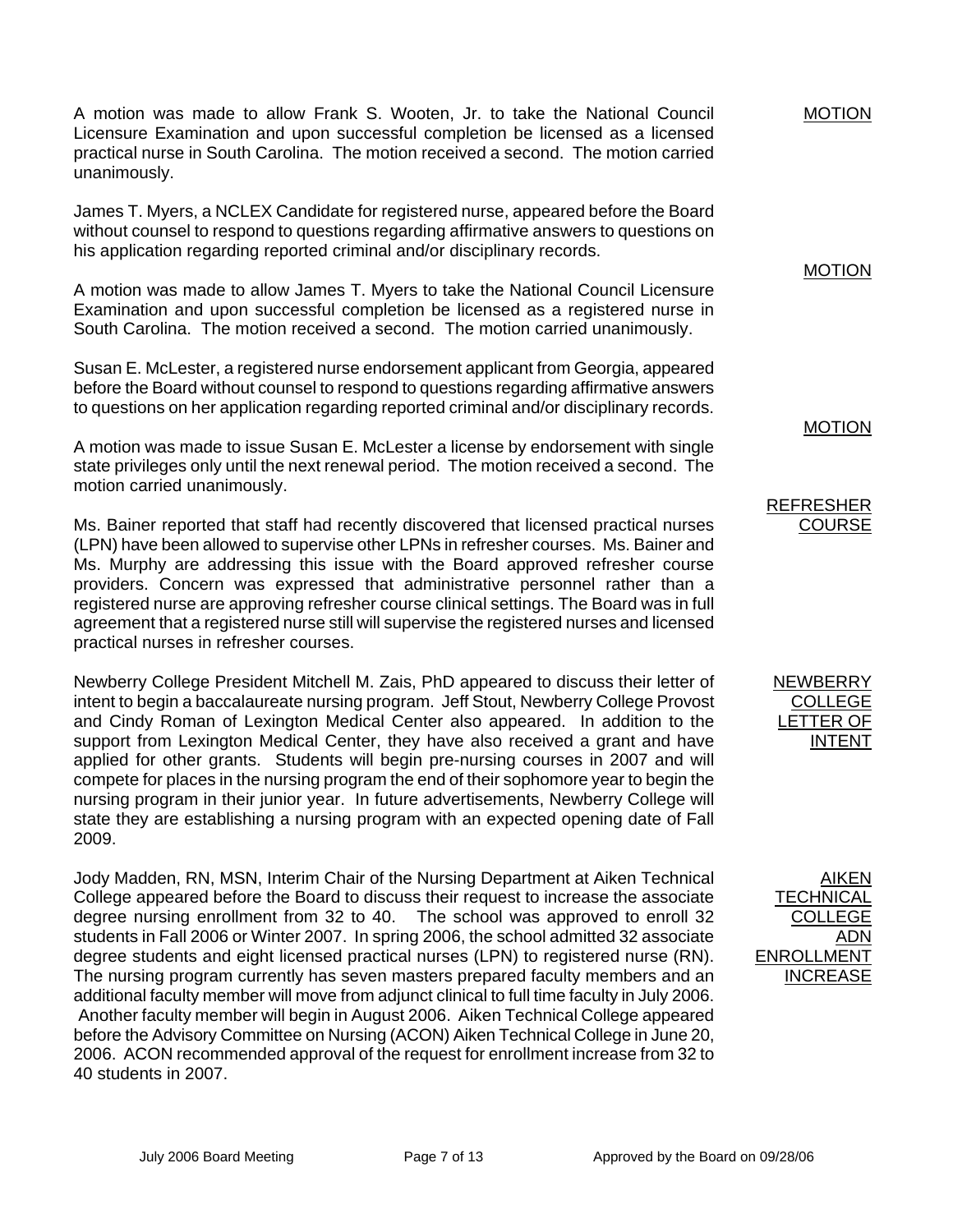A motion was made to grant approval for the Aiken Technical College Associate Degree nursing enrollment from 32 to 40 in Winter 2007 as recommended by the Advisory Committee on Nursing (ACON). The motion received a second. The motion carried unanimously.

Rebecca King, Dean of Nursing Education at Piedmont Technical College appeared before the Board. A site survey was conducted on June 6 and 8, 2006 by Nancy G. Murphy, Nurse Consultant for Education. It was reported that the program has the support of the staff, students and community. The Greenwood campus of Piedmont Technical College utilizes a laboratory at Self Regional Healthcare that has been set aside just for students. The site survey was conducted at the same time the school began looking toward an associate degree program with a practical nurse exit. Because of this change efforts have been made to develop the new curriculum and not change the current PN curriculum. Board members encouraged the program to provide additional assistance to the students in the old curriculum.

A motion was made to approve the Piedmont Technical College Practical Nurse Program for three years. The motion received a second. The motion carried unanimously.

Mary R. Mejias CEO and President of Mejias Medical Training Center appeared before the Board to discuss her letter of intent to offer a practical nursing program. Currently the Mejias Medical Training Center offers programs for certified nursing assistant, phlebotomy, and medical coding. The original date provided to Board staff was changed to comply with the 18 month requirement. Board of Nursing Regulation 91- 30(A) requires a nursing education program to be part of college, university or public school system approved by the appropriate state or part of a hospital accredited by the Joint Commission on Accreditation of Healthcare Organizations (JCAHO). The Mejias Medical Training Center is not part of a college, university, school system or hospital. They are authorized by the Commission on Higher Education (CHE) to issue diplomas. Ms. Mejias has started Pre application with Southern Association of Colleges and Schools (SACS) in Georgia and the Accrediting Commission of Career Schools and Colleges of Technology (ACCSCT). The Board discussed the requirements under Regulation 91-30(A). It was suggested that Mejias Medical Training Center wait and submit their Letter of Intent after receiving their SACS accreditation. An accreditation through SACS will allow the credits earned at Mejias Medical Training Center to transfer to other schools should students wish to further their careers. No action was taken by the Board at this time. Ms. Mejias withdrew her Letter of intent. She will resubmit after receiving accreditation and meeting all the requirements for nursing education programs in our state.

Janet Ancone presented an explanation of substantive changes in nursing education programs that need to come before the Board drafted by Deans and Directors Council and presented to the Advisory Committee on Nursing in June 2006. Requirements of accrediting bodies and Board of Nursing regulations were considered when drafting this explanation. Changes that would require reporting the change to the Board as soon as possible include: 1) change in legal status, control or ownership, 2) decrease in resources at the institution that impact the ability to offer the programs at the current level, 3) change in status with accrediting agency. Substantive changes that would require prior Board approval include: 1) major curriculum revisions that involve changes in 50% or more of semester hours , 2) offering courses at an additional location; 3) offering greater than 50% of courses via distance education, 4) changes in

MOTION

PIEDMONT **TECHNICAL** COLLEGE PN SITE SURVEY REPORT

MOTION

MEJIAS MEDICAL TRAINING CENTER LETTER OF INTENT

SUBSTANTIVE CHANGES IN NURSING **EDUCATION** PROGRAMS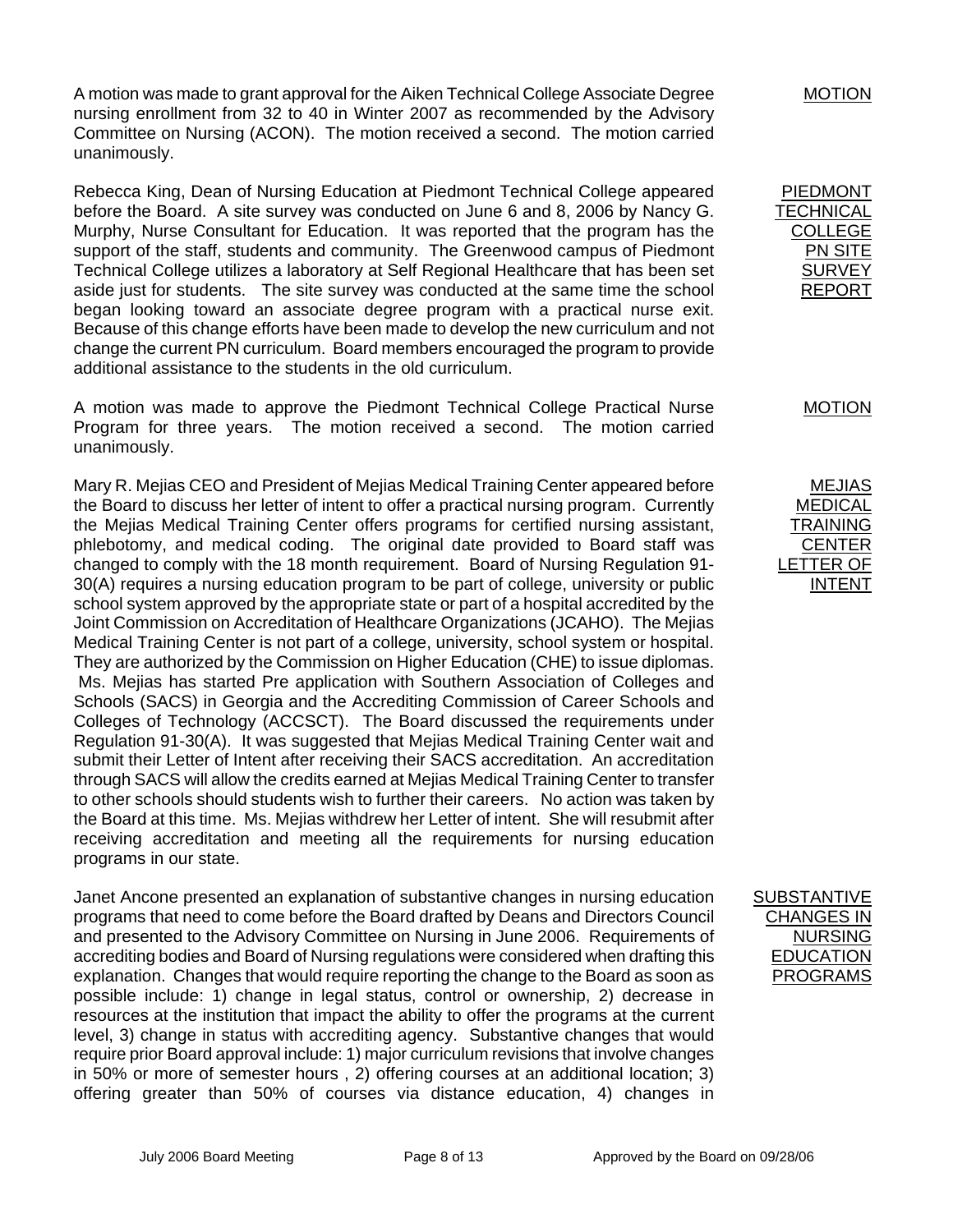degree/diploma offerings, 5) hiring a full-time faculty member in an associate degree program that has not completed at least 50% of the course requirements for a master's degree in nursing, and 6) hiring a full time faculty member in an associate degree or baccalaureate degree program who has a master's degree in another field but does not have a master's degree in nursing. Discussion included items on the list that were covered in current regulation or policies already established by the Board.

A motion was made to approve the explanation of substantive changes as presented by the Deans and Directors Council. The motion received a second. The motion carried unanimously.

Ms. Bainer reported that the Dietetics bill passed but does not require Board action.

Senate Bill 910, which was the "Housekeeping" bill for changes in the Nurse Practice Act, was vetoed by the Governor. The legislature upheld the veto. There was confusion that the requirement for identification badges was a duplication of a similar requirement in the Lewis Blackman Act. The requirement for identification badges was originally in the regulations and inadvertently left out when moving regulations to the statute.

Ms. Bainer reported that changes to the nurse regulations were passed during this session which repealed some sections that were moved into the statute. The Compact regulations were also passed during this legislative session.

A motion was made to resubmit the Nurse Practice Act "Housekeeping" bill. The motion received a second. The motion carried with one nay.

A revised 2007 calendar of board meetings, committee meetings and National Council of State Boards of Nursing (NCSBN) meetings was provided to the Board for their review and approval. The date of the May 2007 board meeting was changed to avoid conflicts with the Memorial Day weekend.

A motion was made to approve the amended list of dates for the 2007 meeting dates. The motion received a second. The motion carried unanimously.

Board Members Brenda Martin, Debra Doria, and Carrie James along with staff members Joan Bainer and Nancy Murphy will attend the 2006 National Council of State Boards of Nursing (NCSBN) Annual Meeting and Delegate Assembly. Rose Kearney-Nunnery will also attend as Area III Director.

The primary delegates representing the South Carolina Board of Nursing will be Vice President Brenda Martin and Administrator Joan Bainer. Alternate delegates will be Board Members Debra Doria and Carrie James.

The Board asked the delegates to glean information from the presentations and determine South Carolina's vote. The Board discussed the changes to the NCSBN Bylaws. Some of the discussion included a lack of support for a change in the way directors are elected. They felt that delegate assembly should set the fees for associate members.

The Board adjourned at 5:10 p.m. on Thursday, July 17, 2006

LEGISLATIVE UPDATE

MOTION

MOTION

2007 BOARD MEETING CALENDAR UPDATE

MOTION

2006 NCSBN ANNUAL MEETING / DELEGATE ASSEMBLY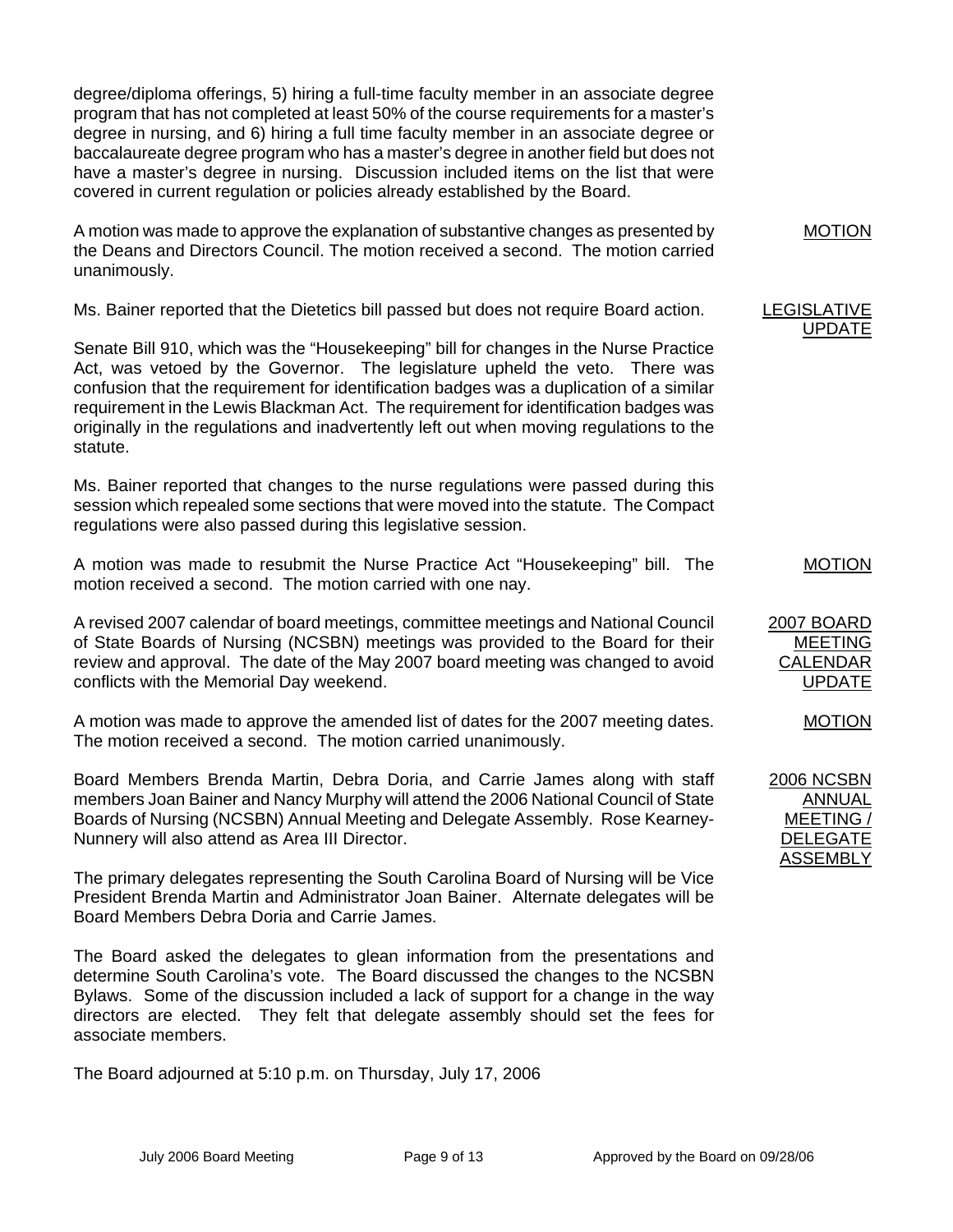The Board continued their discussion on issues to be brought up at the National Council of State Boards of Nursing (NCSBN) Annual Meeting and Delegate Assembly.

The Board discussed the candidates for NCSBN President, Vice President, Treasurer, Area III Director, and Director At Large. Again, the Board asked the delegates to glean information from the presentations and determine South Carolina's vote.

Compact administrators will be discussing criminal background checks. The Compact states are moving in the direction of requiring criminal background checks. Mr. Wilson suggested adding language to authorize the Board to conduct criminal background checks to the Housekeeping Bill. The language will need to meet the specific requirements of the Federal Bureau of Investigations (FBI) and other law enforcement agencies. If the language does not meet their model, they cannot provide the information requested. The Board of Medical Examiners has language in their practice act which has been approved by the FBI and also allows their board to perform background checks on respondents in a disciplinary case. If approved, the Board will need to discuss whether this will be retroactive, for new applications only or require at the next renewal.

The Advanced Practice Registered Nurse (APRN) Vision Paper has been removed from the NCSBN Annual Meeting agenda. There will be no forum to address this issue at this time. A web seminar will be planned in the future.

The Disciplinary Taskforce presented the revised disciplinary sanctions chart developed during their conference call. This chart is used as a guideline for members of the Board's disciplinary panels and committees. Ms. Bainer thanked Dr. Lewis, Ms. Martin, Ms. McClain, Mr. Wilson, Mr. Atkins, Mr. Hayes and Ms. Buchanan for their hard work on this project.

The Board reviewed the sanctions guidelines chart and after much discussion made minor changes. It was noted that these are only guidelines and that mitigating or aggravating circumstances will be taken into consideration when recommendations are made by the Board's disciplinary panels and committees.

Mr. Christian is gathering information from other Compact states regarding their sanctions and civil penalties. Ms. Bainer is also gathering information from our border states. These statistics will be used as reference but not to mirror their sanctions in our state. The Board asked that mitigating or aggravating factors be included on the documents with panel reports so the Board would understand deviation from the guidelines.

#### Initial to Full Approval Process

At the May 2006 meeting, the Board requested input and recommendations from the Advisory Committee on Nursing (ACON) regarding the nursing education survey process for full approval and for a streamlined process for initial and full program approval. Currently, a site survey is conducted for initial approval and then after the first graduating class a follow up survey is conducted for full approval. The Board accepts accreditation from accrediting agencies such as the National League for Nursing Accrediting Commission (NLNAC) or Commission on Collegiate Nursing Education (CCNE) in lieu of survey for continuing program approval. National Council Licensure Examination (NCLEX) pass rates are reviewed and provide a measure of safety. The accreditation status does not affect the review or the deficiency process. Initial approval

**DISCIPLINARY TASKFORC** REPORT

> NURSING EDUCATION <u>SURVEYS</u>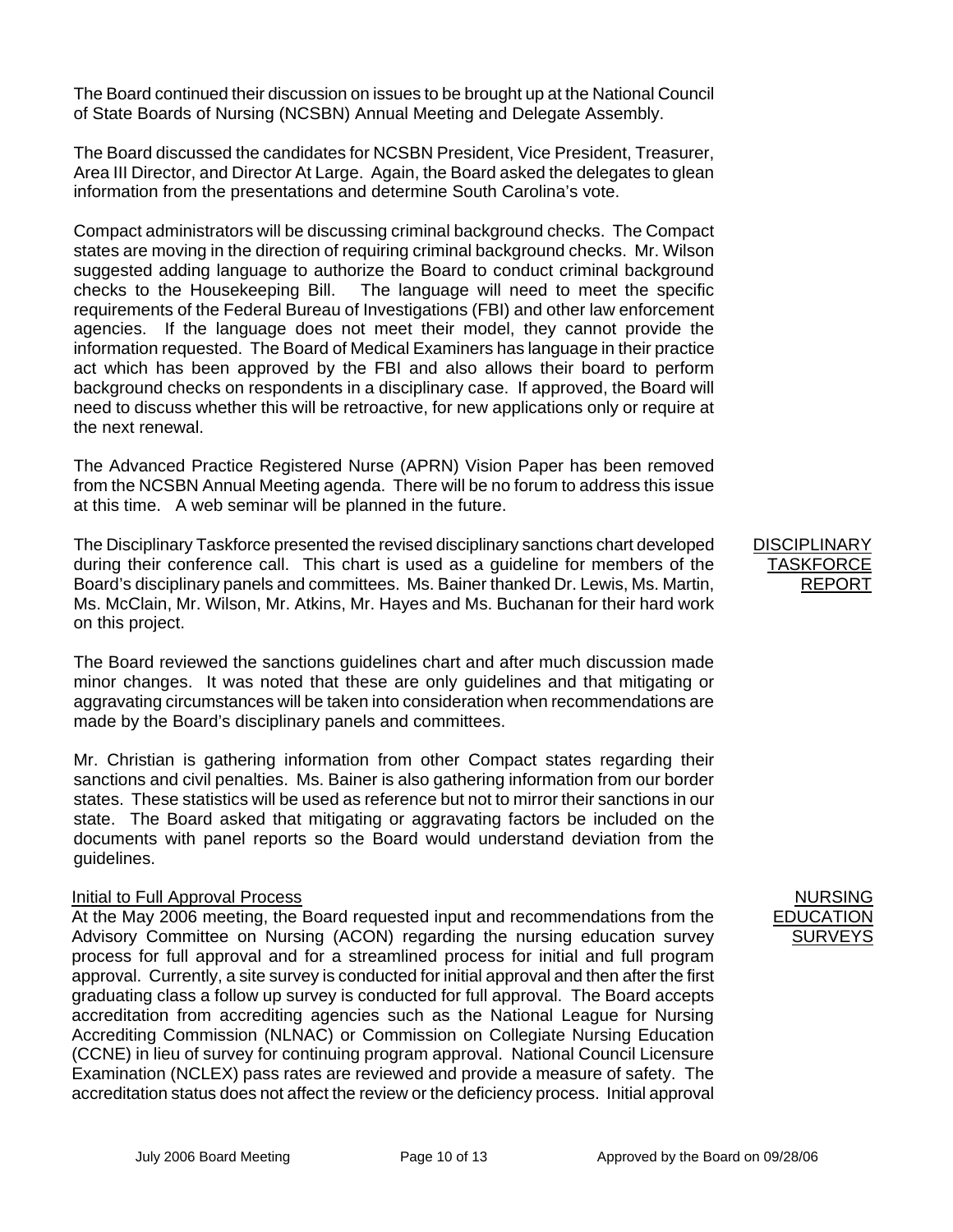from NLNAC and CCNE can range from three to five years. ACON discussed the fact that accreditation is only a snapshot of that particular time, not a vision of the future and things could change the day after the accreditation. It was noted that is also true for the Board's site surveys. ACON recommended that the Board consider full accreditation status from a national accreditation agency in lieu of site visit and report by board staff in the initial to full approval process. The subject of attrition was discussed as a possible factor. It was noted that a program could challenge the Board if the information requested is not supported by statutory authority. The new annual report form will be presented at the September Board meeting.

A motion was made that the Board consider full accreditation status from a national accreditation agency in lieu of site visit and report by board staff in the initial to full approval process as recommended by the Advisory Committee on Nursing (ACON). The motion received a second. The motion carried with three yea votes, two nay votes, and three abstentions.

A motion was made for all schools due for on site visit whether for continuing or new program approval beginning in January 2007 use new annual report in lieu of a site survey as a pilot, that the report is to be shared with board staff and the full Board, that Board will approve a summary of annual reports, and that Board may reinstitute site survey requirement at its discretion. The motion received a second. The motion carried unanimously.

### New Program Process

New programs are provided with information on what is required for program approval and what is required at the initial site survey. Some schools are saying that they do not have the money to hire a nurse administrator before approval. New programs state that the Board is delaying them by requiring that they appear before ACON again to address this deficiency. The Board reiterated that the regulations require that all nursing programs must meet all requirements to include a nurse administrator and faculty to support the number of proposed students and provide documentation of such at the site survey. If they have not met the requirements at the time of the survey and first appearance before ACON, they must reappear before ACON before ACON can make a recommendation to the Board.

Regulation 91-30(A) requires a nursing education program to be part of college, university or public school system approved by the appropriate state or part of a hospital accredited by the Joint Commission on Accreditation of Healthcare Organizations (JCAHO). Currently, the practical nurse regulations require accreditation. Accreditation is very important in determining whether credits will transfer to another educational institution. Which accreditations are accepted is determined on a college-by-college basis.

### **Survey Scheduling Update**

Ms. Murphy reported that the Department of Labor, Licensing and Regulation approved Dr. Bernice Kennedy to assist with the surveys left by staffing changes.

Ms. Johnson reported that the Nursing Practice and Standards Committee received a request from Bob Barnwell, Perinatal Nurse Administrator with the Department of Health and Environmental Control (DHEC) for review of Advisory Opinion #30. DHEC recently received a request from a dialysis clinic that wanted an unlicensed patient care teammate to do the initial assessment on a dialysis patient, place them on the dialysis REVISION OF ADVISORY OPINION #30

MOTION

MOTION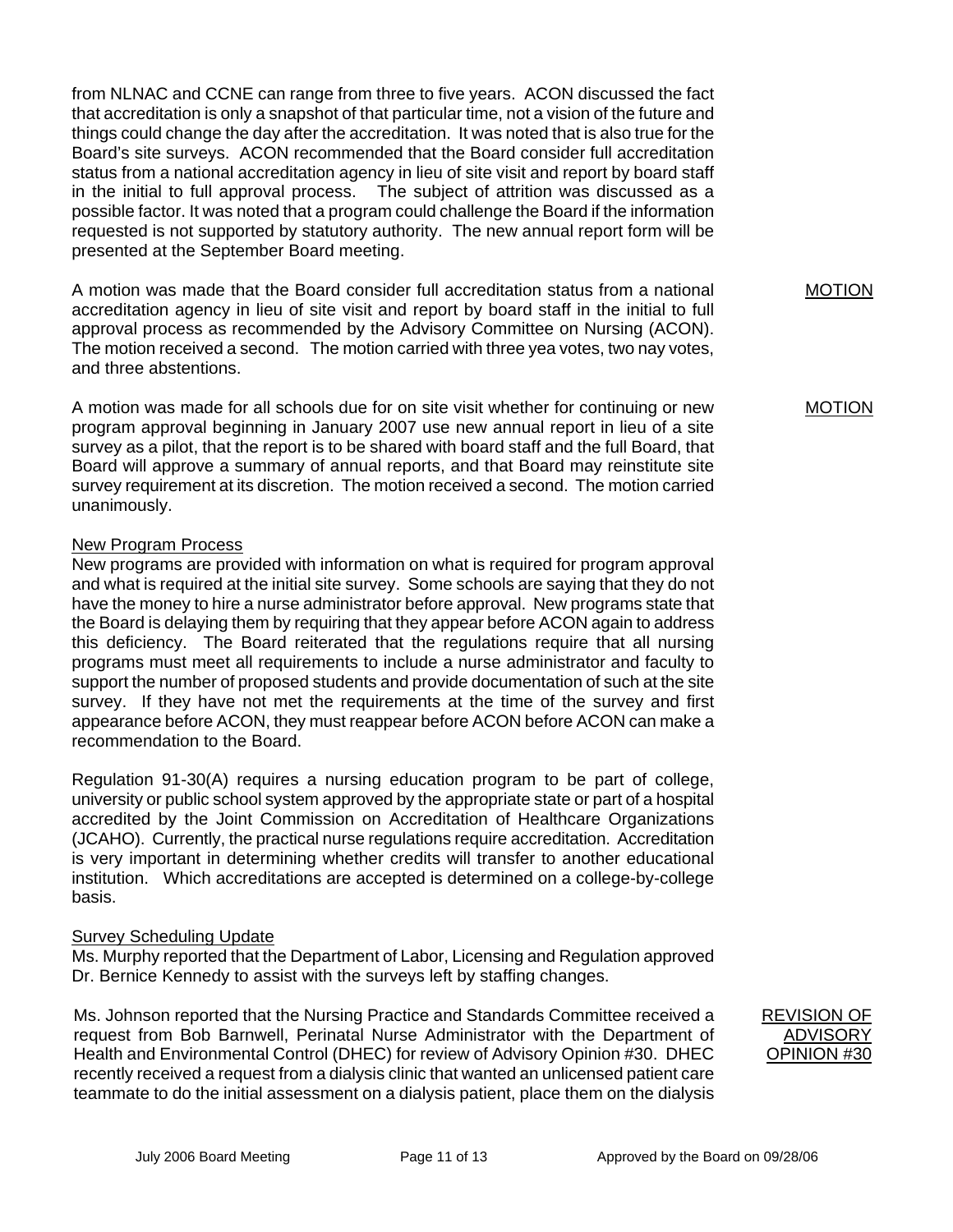machine and then a licensed nurse would assess the patient during dialysis. There was concern that this would become standard practice in dialysis clinics. The Nursing Practice and Standards Committee voted unanimously to add a sentence to Advisory Opinion #30 requiring a registered nurse to complete an assessment of the dialysis patient prior to the initiation of each dialysis treatment.

A motion was made to approve the revision of Advisory Opinion #30 by adding the sentence, "*The RN must complete an assessment of the dialysis patient prior to the initiation of each dialysis treatment*." The motion received a second. The motion carried unanimously.

Ms. Johnson provided the Board members with a packet of information on the Practitioner Remediation and Enhancement Partnership (PREP) program. This same information is provided to facilities considering participation in the program. Ms. Johnson also included a letter from the Citizen Advocacy Center regarding the continuance of the program.

Ms. Johnson reported that ten healthcare facilities including some larger facilities across the state have signed up for the PREP program. She is meeting with other facilities who are interested. To date, eight nurses have completed the program. The nurse consultant discusses the specific situation with the facility representative to determine if PREP is appropriate for this nurse. If PREP is appropriate, remediation and/or monitoring plans are established with the employer and the nurse.

The Board asked to receive a report on PREP on a regular basis to include information such as the number of facilities participating, number of nurses in the program, how many nurses have completed the program, and types of issues. There is concern about the workload as more facilities and nurses participate in the program. Ms. Bainer will contact other states to see how they are handling the program in their states.

The advanced practice registered nurse (APRN) audit has begun. Letters requesting audit documentation were sent to 5% of the nurse practitioners (NP), 5% of the certified nurse midwives (CNM), 5% of the clinical nurse specialists (CNS) and 5% of the certified nurse anesthetists (CRNA). A report of this audit will be provided at the September board meeting.

Letters for the licensed practical nurse and registered nurse audits were mailed. We have heard from nurses who have changed their minds about the option they chose on their renewal, some didn't remember the option they chose or didn't remember making a choice and some question the Board's authority to audit.

Mr. Christian reported that a monitoring module began being utilized in May 2006. He provided the following listing outlining routine compliance and monitoring of disciplined cases from March 2006 to July 2006. An updated report will be provided at the September 28-29, 2006 Board of Nursing meeting.

| <b>Consent Agreement</b> | 80 | <b>RPP</b>                | .31 |
|--------------------------|----|---------------------------|-----|
| <b>Final Order</b>       | 01 | <b>Private Reprimand</b>  | 22  |
| <b>Private Agreement</b> | 04 | <b>Public Reprimand</b>   | 18  |
| Education                | 04 | Probation                 | 28  |
| Fine                     | 23 | <b>Stay of Suspension</b> | 13  |
| Legal Aspect Workshop    | 83 | Suspension                | 3   |

MOTION

PREP

RN / LPN AUDIT

APRN AUDIT UPDATE

MONITORING